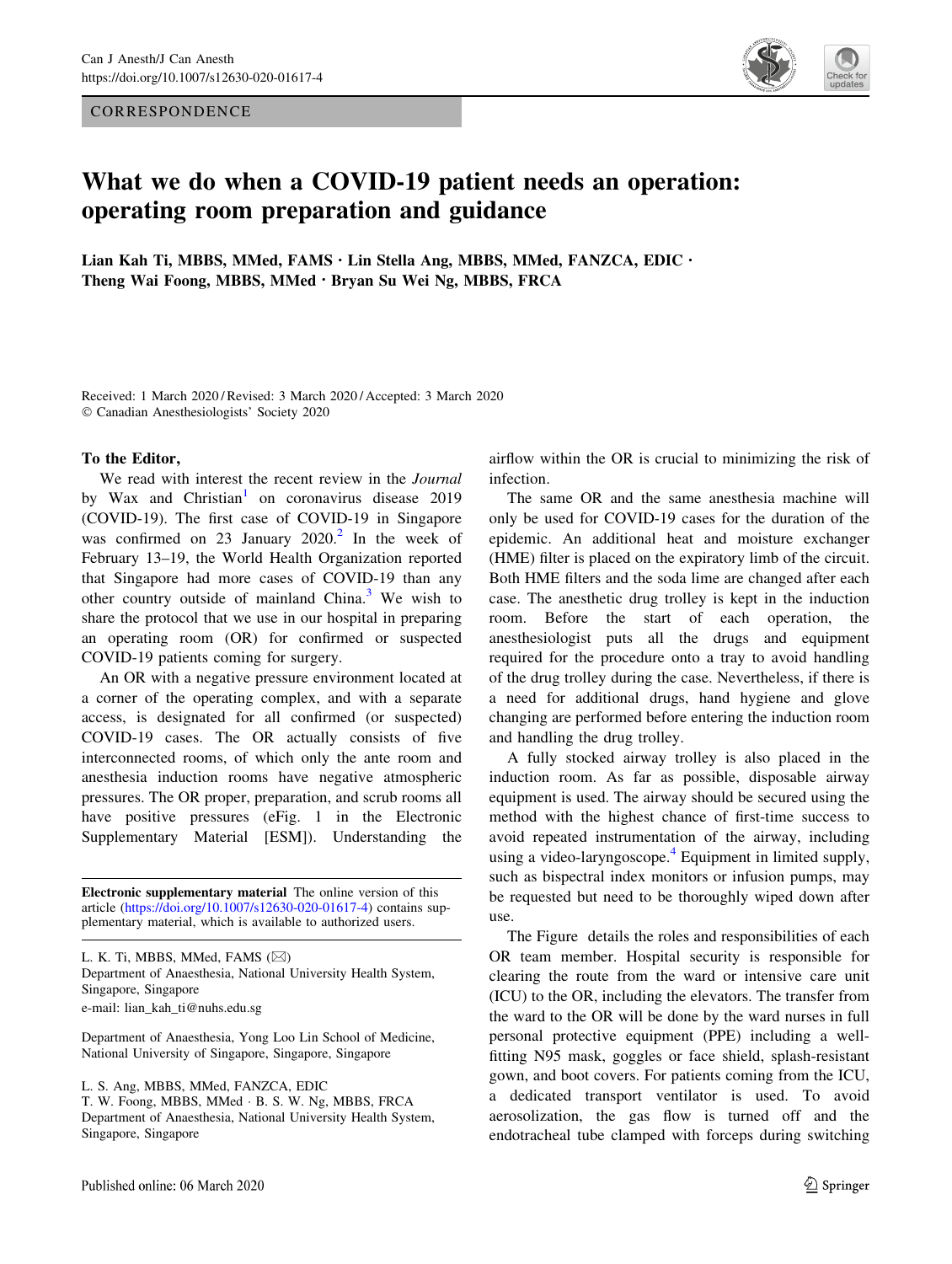<span id="page-1-0"></span>

Figure Complete operating room workflow for a coronavirus disease  $2019$  (COVID-19) case. CD = controlled drugs; ICU = intensive care unit;  $NM =$  nurse manager;  $OR =$  operating room;  $PAPR =$  powered

of ventilators. The ICU personnel wear full PPE with a powered air-purifying respirator (PAPR) for the transfer.

In the induction room, a PAPR is worn during induction and reversal of anesthesia for all personnel within 2 m of the patient. For operative airway procedures such as tracheostomy, all staff keep their PAPR on throughout the procedure. For other procedures, regional anesthesia is preferable, but if general anesthesia is required, the principles of management are similar to those previously published. $1,4$  $1,4$ 

During the procedure, a runner is stationed outside the OR if additional drugs or equipment are needed. These are placed onto a trolley that will be left in the ante room for the OR team to retrieve. This same process in reverse is used to send out specimens such as arterial blood gas samples and frozen section specimens. The runner wears PPE when entering the ante room.

Personnel exiting the OR discard their used gowns and gloves in the ante room and perform hand hygiene before leaving the ante room (ESM, eFig. 2). Any PAPR will be removed outside the ante room. Patients who do not require ICU care postoperatively are fully recovered in the OR itself. When the patient is ready for discharge, the route to the isolation ward or ICU is again cleared by security.

A minimum of one hour is planned between cases to allow OR staff to send the patient back to the ward,

air-purifying respirator; PC = personal computer; PPE = personal protection equipment; pre-op = preoperative

conduct through decontamination of all surfaces, screens, keyboard, cables, monitors, and anesthesia machine. All unused items on the drug tray and airway trolley should be assumed to be contaminated and discarded. All staff have to shower before resuming their regular duties. As an added precaution, after confirmed COVID-19 cases, a hydrogen peroxide vaporizer will be used to decontaminate the OR.

In summary, as healthcare workers are at increased risk of coronavirus infection, a comprehensive and robust infection control workflow has been put into place.<sup>[5](#page-2-0)</sup>

Conflicts of interest None.

Funding statement None.

Editorial responsibility This submission was handled by Dr. Hilary P. Grocott, Editor-in-Chief, Canadian Journal of Anesthesia.

## References

1. Wax RS, Christian MD. Practical recommendations for critical care and anesthesiology teams caring for novel coronavirus (2019 nCoV) patients. Can J Anesth 2020; DOI: [https://doi.org/10.1007/](https://doi.org/10.1007/s12630-020-01591-x) [s12630-020-01591-x](https://doi.org/10.1007/s12630-020-01591-x).